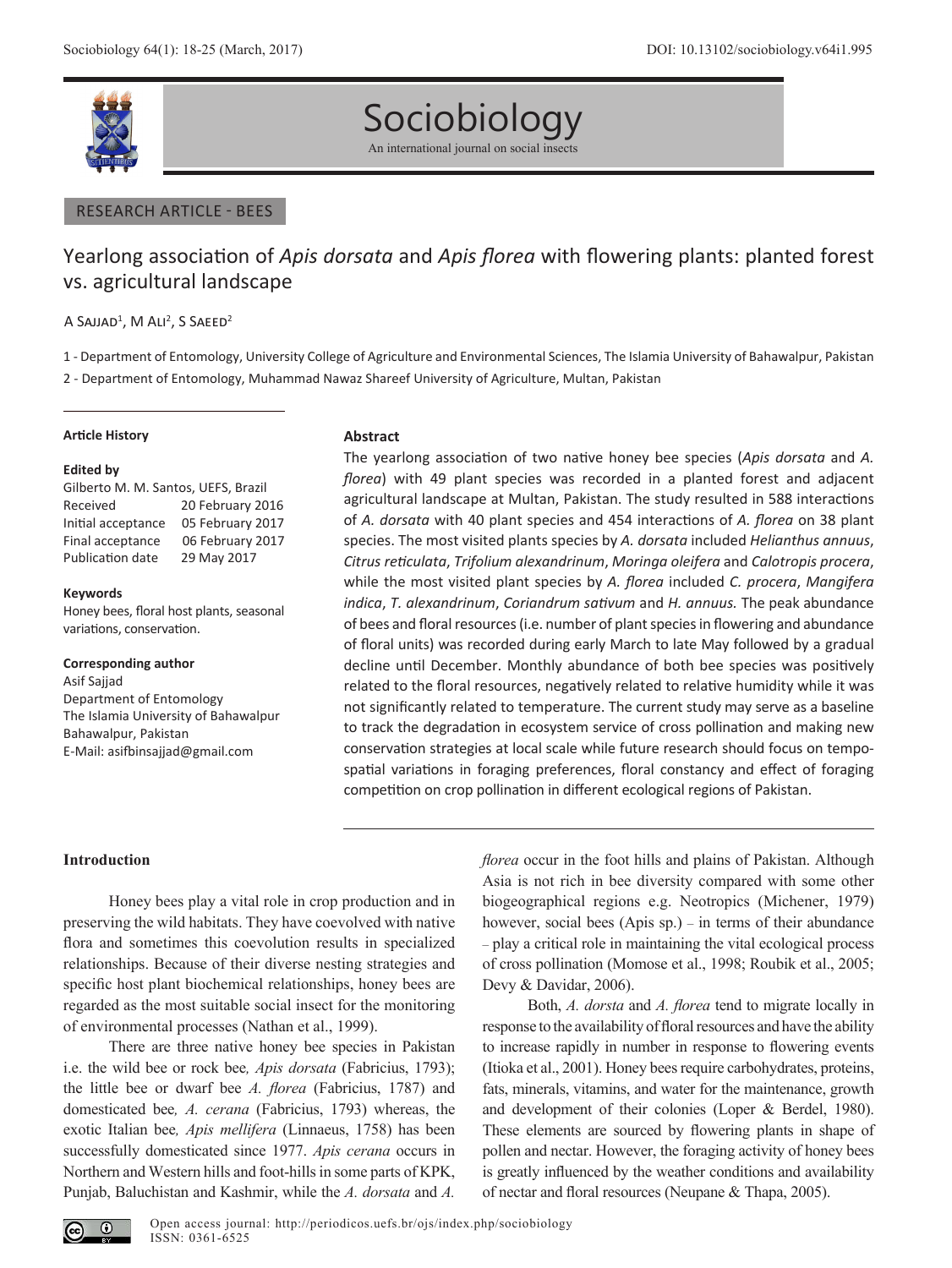Both *Apis* bees have already been reported as the most abundant and efficient pollinators of various economically important crops in Pakistan e.g. canola; *Brassica napus* (Ali et al., 2011), onion; *Allium cepa* (Saeed et al., 2008; Sajjad et al., 2008), fodder; *Sesbania sesban* (Sajjad et al. 2009), fodder alfalfa; *Medicago sativa* (Ahmad 1976) and Bitter gourd; *Momordica charantia* (Saeed et al., 2012). Using bioeconomical methods Irshad and Stephen (2013) quantified economic value of pollination in Pakistan. They estimated production value of pollination dependent crops at US\$1.59 billion i.e. 62% fruits, 20% vegetables, 9% nuts, 8% oilseed and 0.25% spices.

A sharp decline in number of honey bee combs has been reported during last two decades in neighboring India (Sihag, 2014) however, for Pakistan, there is no study in hand based on systematic observations. The decline is probably due to the increase in pesticide usage and destruction of natural habitats (Kremen et al., 2002). Khan et al. (2002) reported the direct annual loss of 9.91 million rupees on account of a loss of 5661 MT of honey while net annual loss of 6.55 million rupees in sunflower production in the selected nine districts of the cotton zone of Punjab, Pakistan.

The associations between plant diversity, social bee abundance, honey production and local livelihoods have poorly been documented for Pakistan. The flora visited by honeybees remains scarce in most parts of the beekeeping areas for a fairly long period during the year (Ahmad, 1984; Aziz, 2015). Moreover, the strong turnover in quality and quantity of floral resources are known to influence the behavior and foraging strategy of pollinator species (Subbareddi & Reddi, 1994; Murugan et al., 1997).

Site list of floral host plants, their temporal dynamics in providing floral resources and ways they interact with honey bees temporally, serve as baseline studies without which it is difficult to track the degradation in ecosystem service of cross pollination and making new conservation strategies (Mark et al., 2002). Several preferred plant species for managed honey bees (*A. mellifera*) have been documented from Himalayan foothills and northern Pakistan (Noor et al., 2009; Partap, 1997) however no such data is available for the plain areas of Southern Punjab. The purpose of this study was to enlist the floral host plants and identify the *Apis* most loving plant species for the first time from southern part of Punjab, Pakistan. Moreover, we hypothesized that seasonal population fluctuations of *Apis*is influenced by abiotic (relative humidity and temperature) and biotic (number of plant species in flowering and total floral abundance) factors.

# **Materials and Methods**

The study was conducted in a planted forest of 20 hectares and an adjacent agricultural farm at Bahauddin Zakariya University campus Multan (30.255°N; 71.513°E; 114±6 meter above sea level), Pakistan from January to December, 2008. The planted forest is comprised of trees/ shrubs of the species *Prosopis juliflora, Moringa oleifera, Eucalyptus camaldulensis, Tamarix aphylla, Albizia procera, Ziziphus jujuba, Dalbergia sissoo, Capparis decidua, Leucaena leucocephala* and *Acacia nilotica.*  Besides planted trees, there also grows a variety of natural vegetation including annual wild plants and perennial shrubs (Table 1). Some seasonal crops and fruit trees are grown in adjacent agricultural landscape including *Helianthus annuus, Trifolium alexandrinum, Coriandrum sativum, Momordica charantia, Brassica campestris, Daucus carota, Allium cepa, Citrus reticulata*, *Grewia sub inaequalis* and *mangifera indica*. Climate of the area is sub-tropical with a long hot summer and short cold winter. The mean daily maximum and minimum temperatures are in the range of 30 to 35°C and 15 to 20°C, respectively with the mean monthly summer rainfall of *ca*. 18mm. The highest temperature (45 to 51°C) is recorded in May and June while the lowest (3 to 0°C) is recorded in January (Khan et al., 2010).

A variety of annual wild plants and perennial shrubs naturally grow in the forest. There were eight hives of *A. dorsata* while the number of hives of *A. florea* was uncertain as they are smaller in size and mostly build combs in thick vegetation*.* As different plant species had different type of inflorescences, we defined the floral units for each plant species separately and each time recorded observations on those floral units. Floral abundance was estimated by randomly tagging 15 plants of each plant species and counting total floral units at every two weeks interval.

During each census, we performed random walks in forest and selected15 plants of each plant species at their flowering stage. For agricultural crops, 15 plants were selected randomly from the margins of the field. Each plant was observed for 60 seconds in its floral units for any visit of honey bees. In this way there was a total of 15 minutes of observation per plant species in one census. Only those plant species were selected which were in the phase of flowering. For each plant we counted the number of visiting individuals of both *Apis* species by visual observation. Visiting bees other than *Apis* species were also recorded during the census. The census of each flowering plant species was carried out at two weeks interval throughout the flowering period. The observations were taken on clear sunny days, while rainy or cloudy days were avoided.

To avoid the phenomenon of floral constancy i.e. bees tend to visit single plant species even in the presence of many other flowering plant species in that particular area (Gruter et al., 2011), we selected wild plants of a particular species at a considerable distance from each other (>50m).

We used rank-abundance plot with fitted curve as a way to visualize the overall visitation pattern of bees on 36 plant species (Magurran, 2004). Frequency distribution test was applied to identify various classes of plant species based on abundance of *Apis* bees. We used linear regression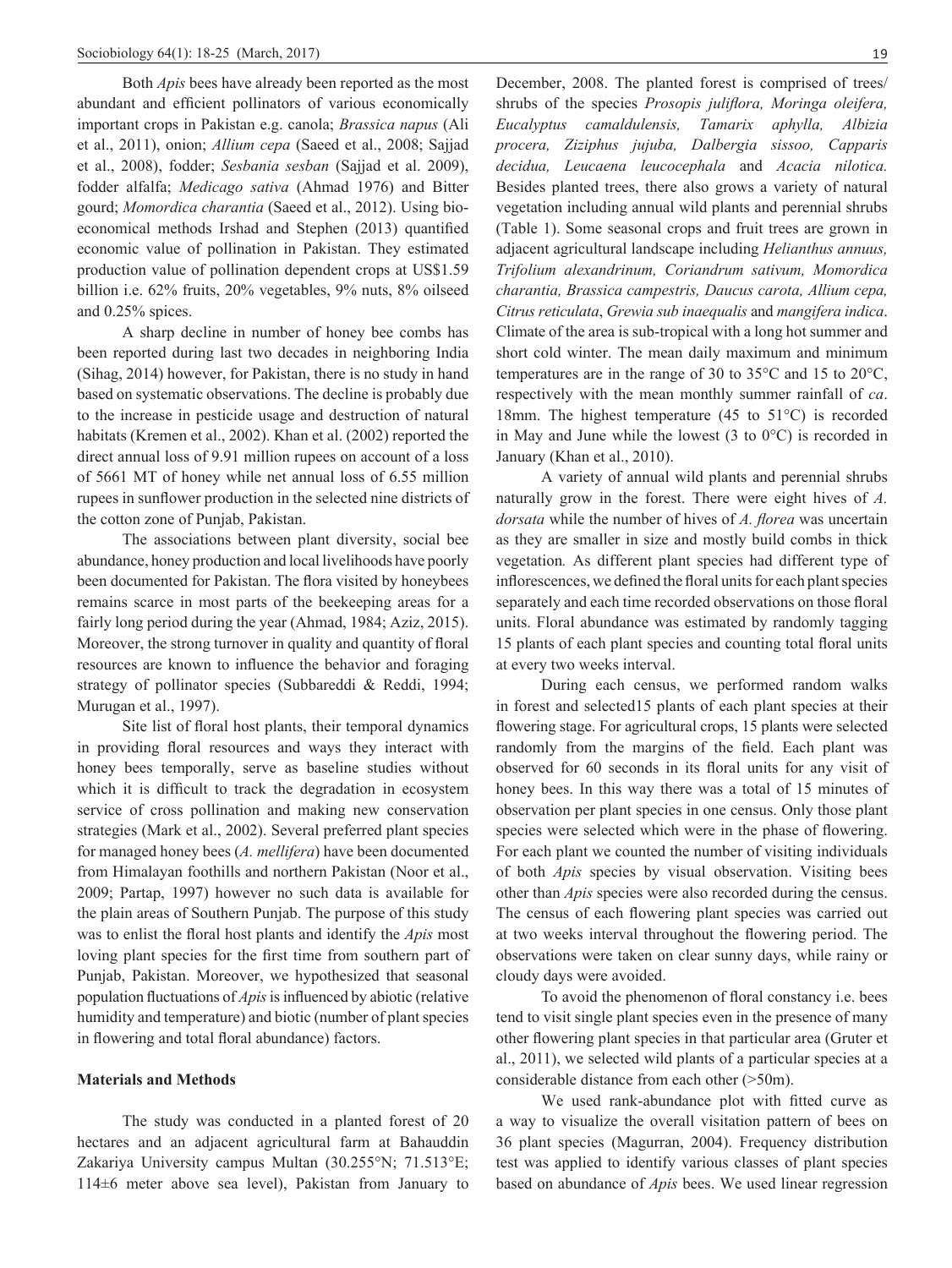**Table 1**. Monthly abundance of bees, on 49 plant species at Bahauddin Zakariya University Campus, Multan Pakistan during January to December, 2008.

| <b>Plant species</b>       | Family              | <b>Flowering period</b> | <b>Flower color</b> | A. dorsata               | A. florea                | Total | <b>Class boundary Lower-</b><br>Upper (contribution to $x^2$ ) |
|----------------------------|---------------------|-------------------------|---------------------|--------------------------|--------------------------|-------|----------------------------------------------------------------|
| Calotropis procera         | Asclepiadaceae      | Jul-Sep                 | White+purple        | 36                       | 93                       | 129   | 103-129 (13.82)                                                |
| Helianthus annuus          | Asteraceae          | Feb-Mar                 | Yellow              | 59                       | 24                       | 83    | 77-103                                                         |
| Trifolium alexandrinum     | Fabaceae            | Apr-May                 | Pale                | 42                       | 39                       | 81    | (1.63)                                                         |
| Citrus reticulata          | Rutaceae            | Feb-Mar                 | White               | 56                       | 6                        | 62    | 52-77                                                          |
| Coriandrum sativum         | Apiaceae            | Feb-Mar                 | White               | 27                       | 30                       | 57    | (1.66)                                                         |
| Prosopis juliflora         | Fabaceae            | Mar-June                | Pale                | 21                       | 22                       | 43    |                                                                |
| Melilotus indica           | Fabaceae            | Apr-Aug                 | Yellow              | $\overline{\phantom{a}}$ | 41                       | 41    |                                                                |
| Moringa oleifera           | Moringaceae         | Apr-Jun                 | White               | 41                       | $\overline{\phantom{a}}$ | 41    |                                                                |
| Grewia subinaequalis       | Malvaceae           | Mar                     | Yellow              | 34                       | $\overline{2}$           | 36    |                                                                |
| Eucalyptus camaldulensis   | Myrtaceae           | Apr-May                 | Pale                | 34                       | 1                        | 35    | $26 - 52$                                                      |
| Launaea nudicaulis         | Asteraceae          | Feb-Sep                 | Yellow              | 15                       | 17                       | 32    | (3.15)                                                         |
| Raphanus sativus           | <b>Brassicaceae</b> | Feb-Mar                 | White+pink          | 12                       | 18                       | 30    |                                                                |
| Momordica charantia        | Cucurbitaceae       | Apr-Jul                 | Yellow              | 6                        | 24                       | 30    |                                                                |
| Cirsium arvense            | Asteraceae          | Jan-Mar                 | Purple              | 19                       | 10                       | 29    |                                                                |
| Brassica campestris        | <b>Brassicaceae</b> | Nov-Jan                 | Yellow              | 8                        | 19                       | 27    |                                                                |
| Tamarix aphylla            | Tamaricaceae        | Jun-Oct                 | Pink                | 11                       | 15                       | 26    |                                                                |
| Albizia procera            | Fabaceae            | Jun-Aug                 | White               | 21                       | $\mathbf{1}$             | 22    |                                                                |
| Ageratum conyzoides        | Asteraceae          | Mar-May                 | Purple              | 13                       | 7                        | 20    |                                                                |
| Tribulus terrestris        | Zygophyllaceae      | Jun-Aug                 | Yellow              | 9                        | $\tau$                   | 16    |                                                                |
| Haloxylon recurvum         | Amaranthaceae       | Sep-Oct                 | Green               | 1                        | 14                       | 15    |                                                                |
| Ziziphus jujuba            | Rhamnaceae          | Jun-Jul                 | Green               | 14                       | 1                        | 15    |                                                                |
| Daucus carota              | Apiaceae            | Feb-Mar                 | White               | $\mathbf{1}$             | 13                       | 14    |                                                                |
| Salsola baryosma           | Amaranthaceae       | Aug-Oct                 | Green               | 13                       | $\mathbf{1}$             | 14    |                                                                |
| Launaea procumbens         | Asteraceae          | Feb-Sep                 | Yellow              | 12                       | $\overline{a}$           | 12    |                                                                |
| Pulicaria crispa           | Asteraceae          | Mar-April               | Yellow              | 11                       | 1                        | 12    |                                                                |
| Dalbergia sissoo           | Fabaceae            | Mar-April               | Pale                | 9                        | 3                        | 12    |                                                                |
| Trianthema portulacastrum  | Aizoaceae           | Sep-Oct                 | White+pnik          | 3                        | 9                        | 12    |                                                                |
| Malvastrum coromendelianum | Malvaceae           | Round the year          | Yellow              | 8                        | 3                        | 11    |                                                                |
| Capparis decidua           | Capparaceae         | Mar-Apr                 | Pink                | 11                       | $\blacksquare$           | 11    |                                                                |
| Convolvulus arvensis       | Convolvulaceae      | Round the year          | White               |                          | 8                        | 8     |                                                                |
| Parkinsonia aculeata       | Fabaceae            | Mar-May                 | Yellow              | $\overline{7}$           | 1                        | 8     |                                                                |
| Leucaena leucocephala      | Fabaceae            | Jun-Nov                 | Pale                |                          |                          |       |                                                                |
| Achyranthes aspera         | Amaranthaceae       | Oct-Nov                 | Purple              | 6                        | 1                        | 7     |                                                                |
| Sonchus oleraceus          | Asteraceae          | Mar-Apr                 | Yellow              |                          | $\overline{7}$           | 7     |                                                                |
| Heliotropium europaeum     | Verbenaceae         | Apr-Jun                 | White               | 4                        | $\overline{2}$           | 6     |                                                                |
| Carthamus oxycantha        | Asteraceae          | Mar-May                 | Yellow              | 4                        | 2                        | 6     |                                                                |
| Spergula arvensis          | Caryophyllaceae     | Mar-Apr                 | White               |                          | 5                        | 5     |                                                                |
| Acacia nilotica            | Mimosaceae          | Jun-Nov                 | Yellow              | 4                        |                          | 4     | $1-26$<br>(31.59)                                              |
| Sonchus asper              | Asteraceae          | Feb-Sep                 | Yellow              |                          | $\overline{2}$           | 2     |                                                                |
| Lantana camara             | Verbenaceae         | Round the year          | Yellow+pink         |                          | 2                        | 2     |                                                                |
| Physalis peruviana         | Solanaceae          | July-Oct                | Yellow+brown        | 2                        |                          | 2     |                                                                |
| Oxystelma esculentum       | Asclepiadaceae      | Dec                     | White+purple        | 2                        |                          | 2     |                                                                |
| Cleome viscose             | Cleomaceae          | July-Sep                | Yellow              | $\overline{c}$           |                          | 2     |                                                                |
| Euphorbia helioscopia      | Euphorbiaceae       | Mar-Apr                 | Green               |                          | 1                        | 1     |                                                                |
| Oxalis corniculata         | Oxalidaceae         | Mar-Dec                 | Yellow              |                          | 1                        | 1     |                                                                |
|                            | Liliaceae           |                         | White               | $\mathbf{1}$             |                          | 1     |                                                                |
| Allium cepa                |                     | Mar-Apr                 |                     |                          | $\mathbf{1}$             |       |                                                                |
| Suaeda fruticosa           | Amaranthaceae       | Dec-Jan                 | Green               |                          |                          | 1     |                                                                |
| Chenopodium album          | Amaranthaceae       | Mar-Apr                 | Green               | 1                        |                          | 1     |                                                                |
| Portulaca oleracea         | Portulacaeae        | Aug-Dec                 | Yellow              | $\mathbf{1}$             |                          | 1     |                                                                |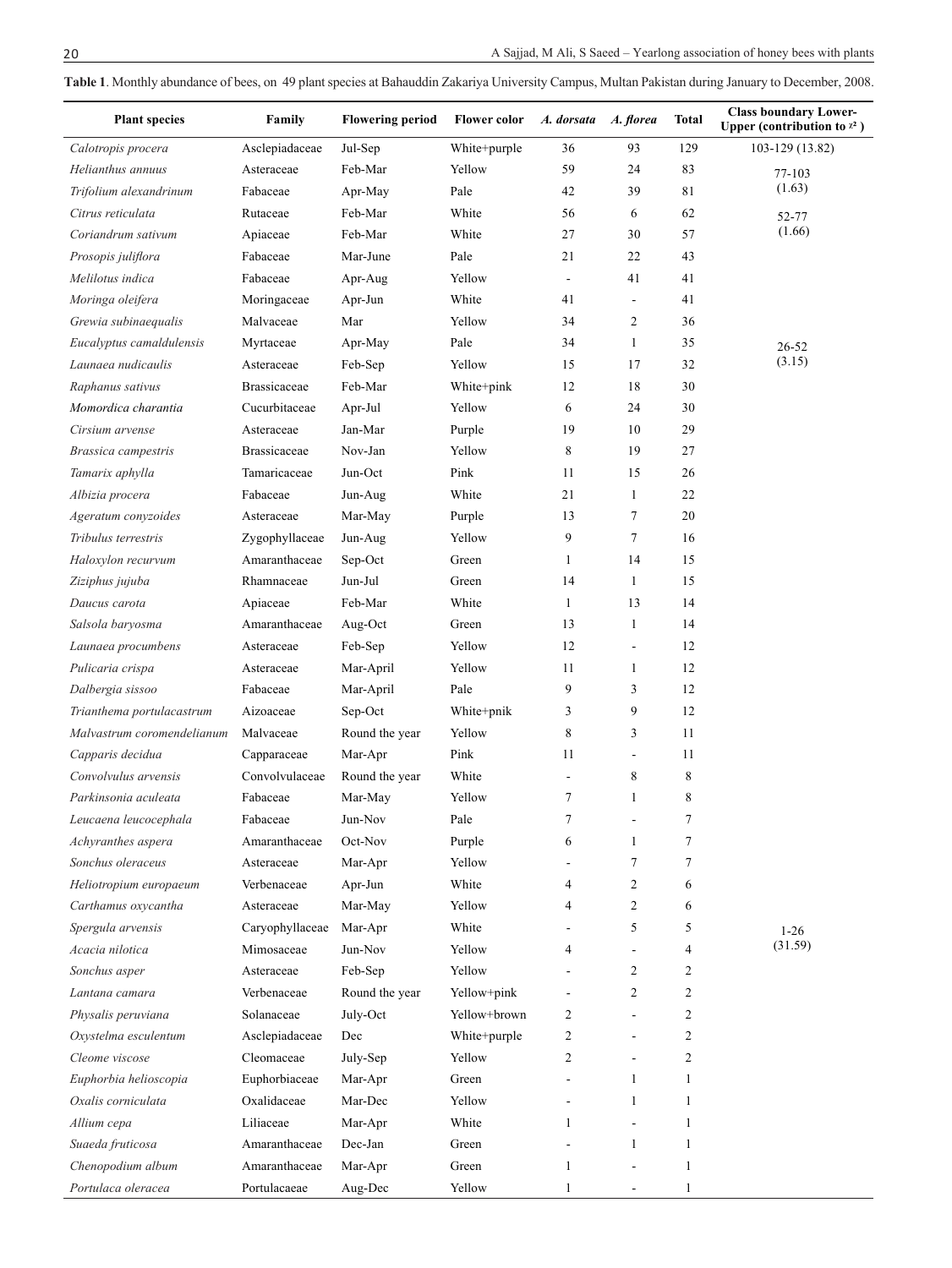analysis to explore the relationship between abundance of bees and abiotic (relative humidity and temperature) and biotic (number of plant species in flowering and total floral abundance) factors.

# **Results**

A total of 72 flowering plant species in 30 families were observed for recording the visitation of *A. dorsata* and *A. florea*. The total sampling efforts of 121 hours yielded 1049 interactions of both bee species (constituting 44.36% of total native bee visits) on 49 plant species in 26 families (Table1). Twenty three plant species in 18 families were not visited by any of the two *Apis* species (Table 2). A total of 588 individuals of *A. dorsata* were recorded on 40 plant species in 21 families while 454 individuals of *A. florea* were recorded on 38 plant species in 19 families. Eleven plant species were exclusively visited by *A. dorsata* while 13 by *A. florea*. Twenty five plant species were visited by both the bees (Table 1).

**Table 2**. Plant species which were not visited by *A. dorsata* and *A. florea* during January to December, 2008.

| <b>Plant species</b>   | Family          | Flower<br>color   | <b>Flowering</b><br>period |
|------------------------|-----------------|-------------------|----------------------------|
| Sesuvium sesuvioides   | Aizoaceae       | Purple            | Dec                        |
| Mangifera indica       | Anacardiaceae   | $Green+$<br>white | Mar-Apr                    |
| Asphodelus tenuifolius | Asphodelaceae   | White             | Nov-Apr                    |
| Conyza canadensis      | Asteraceae      | Green+<br>white   | May-Jun                    |
| Sisymbrium irio        | Brassicaceae    | Yellow            | Mar-May                    |
| Stellaria media        | Caryophyllaceae | White             | Apr-Aug                    |
| Chenopodium murale     | Chenopodiaceae  | Green             | Jan-July                   |
| Convolvulus sp.        | Convolvulaceae  | White             | Mar-Jun                    |
| Cucumis prophetarum    | Cucurbitaceae   | Yellow            | Jun-July                   |
| Phyllanthus niruri     | Euphorbiaceae   | Green             | Aug-Sep                    |
| Cajanus cajan          | Fabaceae        | Yellow            | Jul-Aug                    |
| Medicago sativa        | Fabaceae        | Purple            | May-Sep                    |
| Lathyrus sativus       | Fabaceae        | Pruple+<br>White  | Feb-Mar                    |
| Vicia sativa           | Fabaceae        | Purple            | Jul-Aug                    |
| Alhagi graecorum       | Fabaceae        | Pink              | Mar                        |
| Fumaria indica         | Fumariaceae     | Pink              | Mar- Jun                   |
| Centaurium pulchellum  | Gentianaceae    | Pink              | May-Jun                    |
| Abutilon indicum       | Malvaceae       | Yellow            | Aug-Dec                    |
| Abelmoschus esculentus | Malvaceae       | Yellow            | Jun-Aug                    |
| Melia azedarach        | Meliaceae       | White+<br>Purple  | Mar-Apr                    |
| Ranunculus muricatus   | Ranunculaceae   | Yellow            | Mar-Apr                    |
| Solanum surattense     | Solanaceae      | Purple            | Apr-Aug                    |
| Torilis japonica       | Apiaceae        | White             | Feb-Mar                    |

The rank abundance curve shows only a few plant species with higher bee abundance while many plant species showed lower bee abundance (Fig 1). The frequency distribution test identified five classes of plant species based on visitation frequency of both bee species. *Calotropis procera* (class 1) was visited by the maximum number (129) of bees followed by *Helianthus annuus*, *Trifolium alexandrinum* (class 2) and *Citrus reticulata* and *C. sativum* (class 3). Class 4 included ten plant species while class 5 included 34 plant species (Table 1). The plant species most visited by *A. dorsata* included *H. annuus*, *C. reticulata*, *T. alexandrium*, *Moringa oleifera* and *C. procera*, while the most visited plant species by *A. florea* included *C. procera*, *M. indica*, *T. alexandrium*, *Coriandrum sativum* and *H. annuus* (Table 1).



**Fig 1**. Rank abundance curve based on population of *A. dorsata* and *A. florea* on 49 plant species at Bahauddin Zakariya University Campus, Multan, Pakistan during January to December, 2008.

The seasonal dynamics revealed the peak activity of both *Apis* bees during early March to late May. Almost no activity was recorded in the months of November, December and January (Fig 2). Similarly, the maximum availability of floral resources (abundance of floral units and number of plant species in flowering) was also recorded in the spring season (March to May) followed by a gradual decline until December (Fig 3). Average monthly temperature and relative humidity is shown in Fig 4.



**Fig 2**. Monthly abundance of *A. dorsata* and *A. florea* at Bahauddin Zakariya University Campus, Multan, Pakistan during January to December, 2008.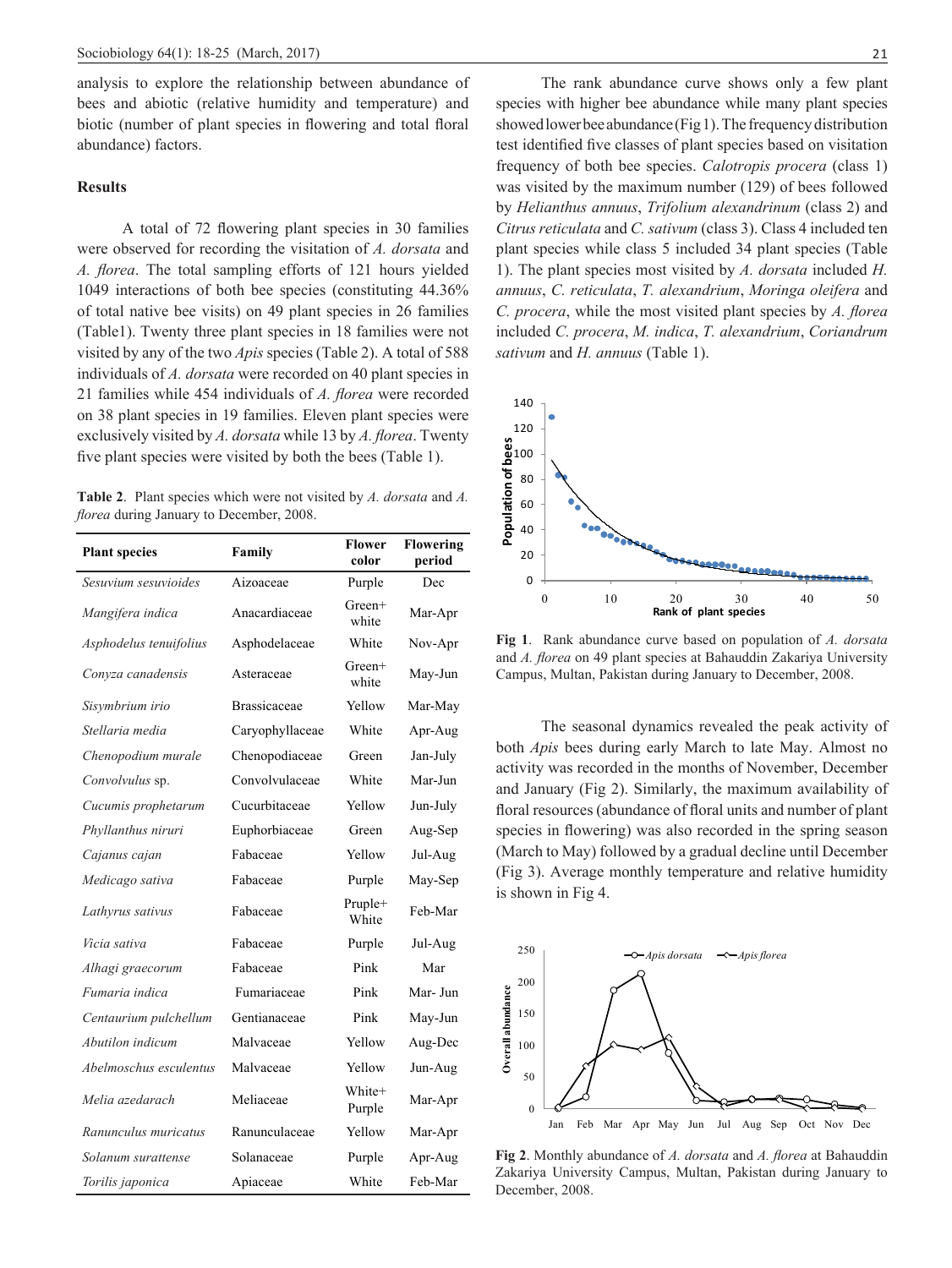

**Fig 3**. Availability of floral resources (number of flowering plant species and floral abundance) at Bahauddin Zakariya University Campus, Multan, Pakistan during January to December, 2008.

Monthly abundance of both bee species was positively related to the floral resources i.e. number of plant species in flowering (y = 10.43x-15.81,  $R^2 = 0.338$ , P = 0.047) and abundance of floral units (y =  $0.029x - 31.76$ , R<sup>2</sup> = 0.382, P = 0.032). The monthly abundance of bees had a significant negative relationship (y = -5.674x + 474.9,  $R^2 = 0.409 P =$ 0.025) with relative humidity while no relationship was verified with temperature.



**Fig 4**. Average monthly temperature and relative humidity at Bahauddin Zakariya University Campus, Multan, Pakistan during January to December, 2008.

# **Discussion**

In this study, we recorded 1049 visits of both *Apis* species which constituted 44.36% of the total pollinating bee visits. This high abundance of honey bees signifies the importance of semi-natural habitats (i.e. forest in our case) in maintaining the viable population of pollinators (Johannsmeier & Mostert, 2001). Moreover, the size and quality of seminatural habitats have been reported to impact significantly on the bee abundance in adjacent agricultural landscapes (Liow et al., 2001). Since insect pollination contributes 75% of total global crop pollination while honey bees constitute 70- 80% of insect pollination (Klein et al., 2007), loss of honey bees therefore can significantly impact the biodiversity and availability of food in general while livelihoods of local communities in specific (Devy & Davidar, 2006).

Therefore, in order to maintain honeybee populations, it is important to ensure the conservation and management of sufficient forage resources within agricultural and surrounding natural landscapes (Zhang et al., 2007). These resources include both suitable nesting habitat and sufficient floral resources i.e. nectar and pollen (Kremenet al., 2007). In various parts of India, *A. dorsata*, *A. cerana*, *A. florea* and *A. mellifera* are the most effective pollinators (Chandel et al., 2004). Apid bees probably play an important role in pollinating crop plants in India, although quantitative data are lacking (Potts et al., 2003).

In our study, both honey bee species visited 49 species across the year. Honey bees are generalist feeders and visit several plant species for getting nectar and pollen (Michener, 1990) yet they prefer the flowers with exposed nectar, abundant pollen production, zygomorphic nature and compact umbels (Free & Ferguson, 1983; Koul et al.,1989; Diederichsenn, 1996). That is why in our study, their higher abundance was recorded mostly on open shaped flowers (*C. procera, H.annus*) along with zygomorphic (*M. indica*, *T. alexandrium*) and umbelliferous flowers (*C. sativum*). Previous studies have also reported honey bees as the frequent visitors of *Calotropis* sp. (Betz et al., 1994; Fishbein & Venable, 1996), *H. annus*  (Jadhavet al., 2011) and *C. sativum* (Abou-Shaara, 2015).

Twenty five plant species were visited by both *Apis* species. There was evidence of ecological niche overlapping among them i.e. value of Pianka's index was 0.66 (simulated indices mean  $= 0.66$ , simulated indices variance  $= 0.000$ , P (observed  $\geq$ expected) = 0.122) at alpha 0.05. Different floral nectar compositions are preferred by different species (Abrol, 2011). For example, *A. florea* prefers flowers having low caloric rewards (Sihag & Rathi, 1992) whereas *A.dorsata*  prefers flowers with high caloric rewards. Similarly, in our studies, *A. dorsata* did not visit two of the most preferred host plants of *A. florea* i.e. *M. indica; C. sativum* which contain low nectar rewards.

Twenty three plant species were not visited by both of the *Apis* species. However, some of these plant species have already been reported as good source of pollen and nectar for *A. mellifera* i.e. *Sisymbrium irio*, *Cucumis prophetarum*, *Medicago sativa* (Taha, 2015). Besides this, there seems no specific reason of avoiding some other very good sources of nectar and pollenin this study like *Mangifera indica*, *Conyzacan adensis*, *Cajanus cajan*, *Abutilon indicum* and *Torilis japonica* etc. This might be due to the marked behavior of floral constancy among bees (Amaya-Marquez, 2009). Floral constancy is the behavior of restricting visits largely to a single floral type (Waser, 1986) yet little is known about the reasons and thereby no any general theory is in place that can explain all kinds of floral constancy (Amaya-Marquez, 2009). This constraint suggests taking into account rather a large geographical area when attempting quantification of floral host plants of bees in order to avoid this behavior.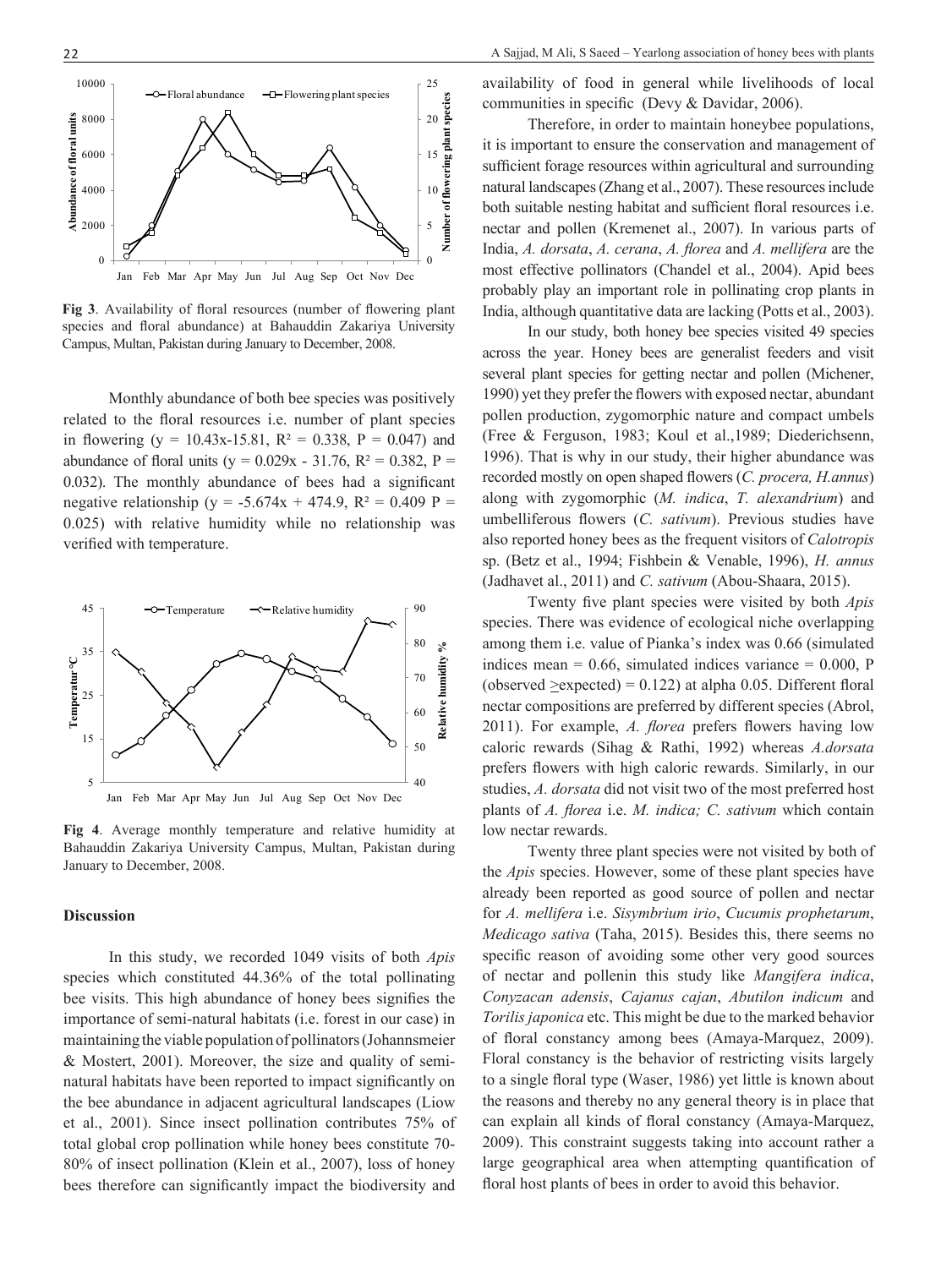The seasonal dynamics revealed the peak activity of both *Apis* bees during early March to late May (summer months) while almost no activity was recorded from November to January (winter months). This could be due to the availability of high foraging resources in summer months compared to the winter months as it is clear from the significant positive relationship of monthly bee abundance with the floral resources (number of plant species in flowering and availability of floral units) in our data. Hussein et al. (1992) also reported the maximum honeybee foraging activities during the summer months (July to September) and minimum in winter months (November to January). Whereas, it has also been studied that *A. dorsata* migrates locally in response to the availability of floral resources and its abundance showed positive relationship with the floral resources (Itioka et al., 2001; Sihag, 2014).

The monthly bee abundance was also found to have significant negative relationship with relative humidity while it had no relationship with the temperature. The previous studies have also reported a decreased daily activity of honey bees on the days characterized by maximum temperature and highest humidity (Nargis et al., 2001; Kumar et al., 2002; Mordago et al., 2002). High humidity, heavy rain fall, wind and low temperature had negative influence on sunflower inflorescences visits.

Knowledge of the honeybee flora of an area is a basic tool for the development and sustainability of apiculture as well as commercial agricultural crop pollination (Dimou et al., 2006). The availability of adequate forage resources positively impact the honeybee colony health and beekeeping profitability leading to improved crop pollination (van Engelsdorp & Meixner, 2010). The current study may serve as a baseline to track the degradation in ecosystem service of cross pollination and making new conservation strategies at local scale while future research should focus on tempo-spatial variations in foraging preferences, floral constancy and effect of foraging competition on crop pollination in different ecological regions of Pakistan.

## **References**

Abou-Shaara, H.F. (2015). Potential honey bee plants of Egypt. Cercetari Agronomice in Moldova, Vol. XLVIII, No. 2 (162).

Abrol, D.P. (2011). Foraging. In: Hepburn, H.R. & Radloff, S.E. (Ed.). Honeybees of Asia. (pp. 257-292). Springer-Verlag, Berlin.

Ahmad, R. (1976). A Note on Insect Pollinators of Alfalfa in Pakistan. The New Zealand Entomologist, 6: 190-191.

Ahmad, R. (1984). Country report on Beekeeping. Proceedings of the Expert consultation on Beekeeping with *Apis mellifera* in tropical and sub-tropical Asia. Chiang Mai, Thailand.

Ali, M., Saeed, S., Sajjad, A. & Whittington, A. (2011). In search of the best native pollinators for canola (*Brassica*  *napus* L.) production in Punjab, Pakistan. Journal of Applied Entomology and Zoology, 46: 353-361. doi: 10.1007/s13355- 011-0051-0

Amaya-Marquez, M. (2009). Floral constancy in bees: a revision of theories and a comparison with other pollinators. Revista Colombiana de Entomologia, 35: 206-216.

Aziz, M.A. (2015). Challenges to beekeeping in Pakistan due to changing pattern of rains. Asian Journal of Agriculture and Biology, 3: 56-57.

Betz, R.F., Struven, R.D., Wall, J.E. & Heitler F.B. (1994). Insect pollinators of 12 milkweed (Asclepias) species. In: Bragg, T.B. & Stubbendieck, J. (eds.) Proceedings of the Thirteenth North American Prairie Conference. University of Nebraska, Lincoln. (pp. 45-60).

Chandel, R.S., Thakur, R.K, Bhardwaj, N.R. & Pathania, N. (2004). Onion seed crop pollination: a missing dimension in mountain horticulture. Acta Horticulturae, 631: 79-86. doi: 10.17660/ActaHortic.2004.631.9

Devy, M.S. & Davidar, P. (2006). Pollination systems of trees in Kakachi, a mid-elevation wet evergreen forest in the Western Ghats, India. American Journal of Botany, 90: 650- 657. doi: 10.3732/ajb.90.4.650

Diederichsen, A. (1996). Coriandrumsativum L. promoting the conservation and use of underutilized neglected crops, Volume 3. Institute of Plant Genetics and Crop Plant Research. Gatersleben. Germany.

Dimou, M., Thrasyvoulou, A. & Tsirakoglou, V. (2006). Efficient use of pollen traps to determine the pollen flora used by honey bees. Journal of Apicultural Research and Bee World, 45: 42-46. doi: 10.3896/IBRA.1.45.1.10

Fishbein, M. & Venable, D. L. (1996). Diversity and temporal change in the effective pollinators of *Asclepias tuberosa*. Ecology, 77: 1061-1073.

Free, J.B. & Ferguson, A.W. (1983). Foraging behaviour of honeybees on oilseed rape. Bee World, 64: 22-24.

Gruter, C., Moore, H., Firmin, N., Helantera, H. & Ratnieks, F.L.W. (2011). Flower constancy in honeybee workers (*Apis mellifera*) depends on ecologically realistic rewards. Journal of Experimental Biology, 214: 1397-1402. doi: 10.1242/jeb.050583

Hussein, M.H., Omar, M.O.M., Mannaa, S.H. and Moustafa, A.M. (1992). Activity of honeybee workers (*Apis mellifera*) and flowering of some bee forage plants in Assiut region. 4<sup>th</sup> National conference of Pests and Diseases of Vegetables and Fruits in Egypt and Arab Countries. Ismailia, Egypt. (pp. 196-208).

Irshad, M. & Stephen, E. (2013). Value of insect pollinators to agriculture of Pakistan. International Journal of Agronomy and Agricultural Research, 3: 14-21. doi: 10.6084/m9.figshare. 1466735

Itioka, T., Inoue, T., Kaliang, H., Kato, M., Nagmitsu, T.,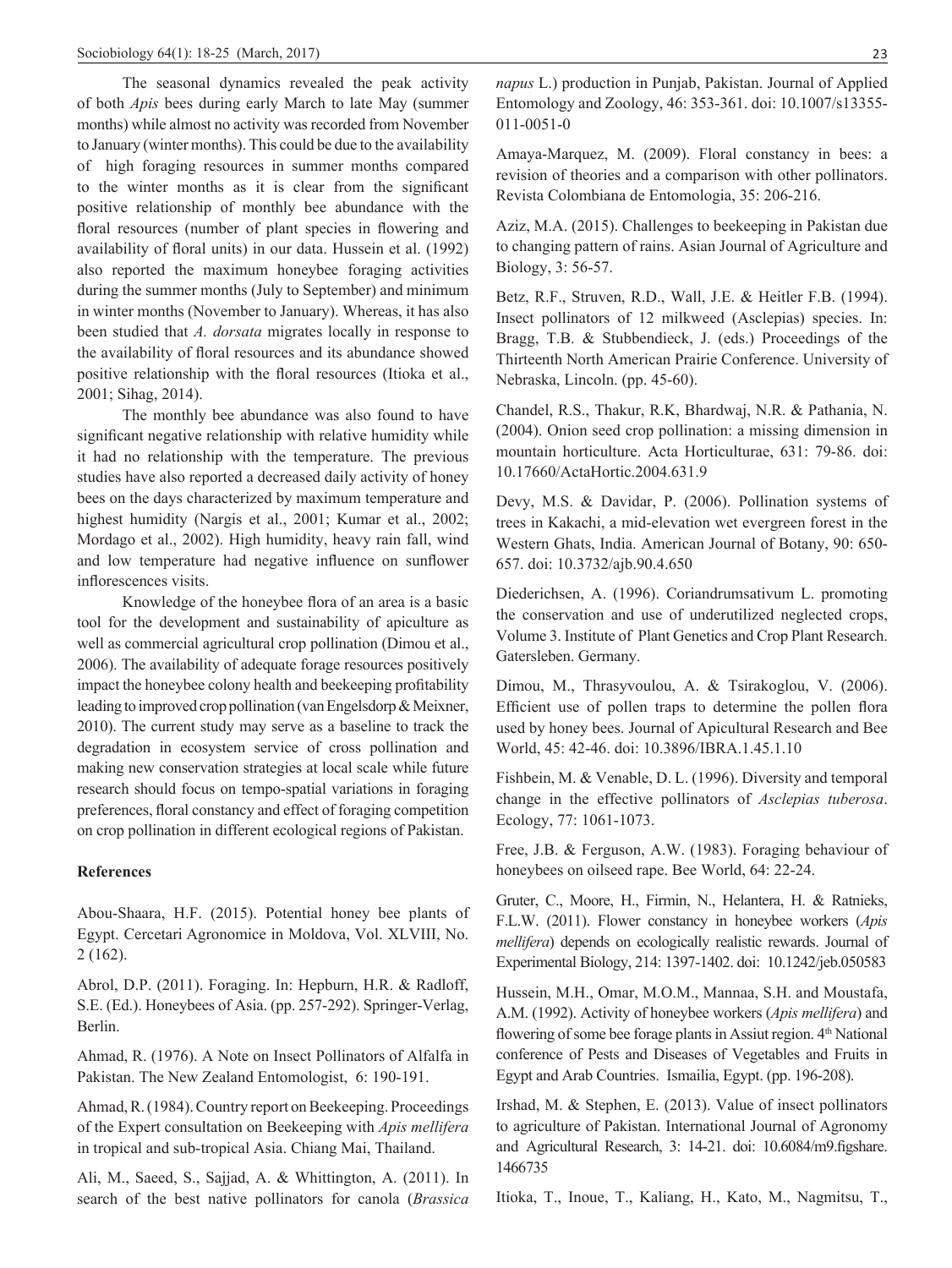Momose, K., Sakai, S., Yumoto, T., Mohamad, S.U., Hamid, A.A. & Yamane S. (2001). Six year population fluctuation of the giant honey bee *Apis dorsata* (Hymenotera: Apidae) in a tropical lowland dipterocarp forest in Sarawak. Annals of the Entomological Society of America, 94: 545-549. doi: 10.1603/0013-8746

Jadhav, J.A., Sreedevi, K. & Rajendra, P. (2011). Insect pollinator diversity and abundance in sunflower ecosystem. Current Biotica, 5: 344-350.

Johannsmeier, M.F. & Mostert, A.J.N. (2001). South African nectar and pollen flora. In: Johannsmeier, M.F. (Ed.) Beekeeping in South Africa. 3rd edition. Plant Protection Research Institute, Handbook no. 14. Agricultural Research Council, Pretoria.

Khan M.A., Iqbal, M., Ahmad, I. & Soomro, M.H. (2002). Economic evaluation of pesticide use externalities in the cotton zones of Punjab, Pakistan. The Pakistan Development Review, 41: 683-698.

Khan S.U., Hassan, M., Khan, F.K. & Bari, A. (2010). Climate classification of Pakistan. Balwois Conference: Republic of Macedonia. 1-47.

Klein, A.M., Vaissiere, B.E., Cane, J.H., Steffan-Dewenter, I., Cunningham, S.A., Kremen, C. & Tscharntke, T.D. (2007). Importance of pollinators in changing landscapes for world crops. Proceedings of the Royal Society B: Biological Sciences, 274: 303-313. doi: 10.1098/rspb.2006.3721

Koul, A.K., Hamal I.A. & Gupta, S.K. (1989). Pollination mechanism in *Coriandrum sativum* Linn. Proceedings of the Indian Academy of Sciences Plant Science, 99: 509-515.

Kremen, C., Williams, N.M. & Thorp, R.W. (2002). Crop pollination from native bees at risk from agricultural intensification. Proceedings of the National Academy of Sciences USA, 99:16812-16816. doi: 10.1073/pnas.262413599

Kremen, C., Williams, N.M. & Aizen, M.A. et al. (2007). Pollination and other ecosystem services produced by mobile organisms: a conceptual framework for the effects of land-use change. Ecology Letters, 10: 299-314. doi: 10.1111/j.1461- 0248.2007.01018.x

Kumar, M., Singh, R. & Chand, H. (2002). Foraging activity of *Apis cerana* indica and *Apis mellifera* visiting sunflower (*Helianthus annuus* L.). Shashpa, 9: 31-34.

Liow, L.H., Sodhi, N.S. & Elmquist T. (2001). Bee diversity along a disturbance gradient in tropical lowland forests of south-east Asia. The Journal of Applied Ecology, 38: 180-192.

Loper, G.M. & Berdel, R.L. (1980). A nutritional bioassay of honeybee brood-rearing potential. Apidologie, 11: 181-189.

Magurran, A.E. (2004). Measuring Biological Diversity. Oxford: Blackwell Publishing. London, UK.

Deyrup, M., Edirisinghe, J. & Norden, B. (2002). The diversity and floral hosts of bees at the Archbold Biological Station, Florida (Hymenoptera: Apoidea). Insecta Mundi, 544. http:// digitalcommons.unl.edu/insectamundi/544.

Michener, C.D. (1990). Classification of the Apidae (Hymenoptera). Appendix: Trigona genalis Friese, a hitherto unplaced New Guinea species. University of Kansas Science Bulletin, 54: 75-163

Michener, D.C. 1979. Biogeography of the bees. Annals of the Missouri Botanical Garden, 66: 277-347.

Momose, K., Yumoto, T., Nagamitsu, T., Kato, M., Nagamasu, H., Sakai, S., Harrison, R.D., Itioka, Y., Hamid, A.A. & Inoue, T. (1998). Pollination biology in a lowland dipterocarp forest in Sarawak, Malaysia I: Characteristics of the plant–pollinator community in a lowland dipterocarp forest. American Journal of Botany, 85: 1477-1501.

Mordago, L.N., Carvalho, C.F., Souza, B. & Santana, M.P. (2002): Fauna of bees (Hymenoptera:Apoidea) on sunflower flowers, *Helianthus annuus* L., in Lavras-MG, Brazil. Ciencia e Agrotecnologia, 26: 1167-1177.

Murugan, K., Kumar, N.S., Jeyabalan, D., Nathan, S.S. & Sivaramakrishnan. (1997). Feeding and reproductive behavior of flower beetle *Mylabris pustulata* Thumb (Coleoptera: Meloidae). Zoo's Print Vol XII (6) 12-14, Tamil Nadu, India.

Nargis, S., Srimathi, P. & Krishnasamy, V. (2001). Influence of supplementary hand pollination on seed yield in hybrid sunflower – KBSH 1. Madras Agricultural Journal, 87: 488-489.

Nathan, S.S., Murugan, K., Kumar, N.S., Jeyabalan, D. & Muthuraman, S. (1999). Pollination potential of honey bee *Apis florea* Linn. in relation to biochemical profiles of host plants. Zoos' Print, volume XIV (4): 3-4.

Neupane, K.R. & Thapa, R.B. (2005). Pollen collection and brood production by honeybees (*Apismellifera* L.) under Chitwan condition of Nepal. Journal of the Institute of Agriculture and Animal Science, 26: 143-148.

Noor, M.J., Khan, M.A. & Camphor, E.S. (2009). Palynological analysis of pollen loads from pollen sources of honeybees in Islamabad, Pakistan. Pakistan Journal of Botany, 41: 495-501.

Potts, S.G., Vulliamy B., Dafni A., Ne'eman G. &Willmer, P. (2003). Linking bees and flowers: how do floral communities structure pollinator communities? Ecology, 84: 2628-2642. doi: 10.1890/02-0136

Potts, S.G. et al. (2003). Response of plant-pollinator communities following fire: changes in diversity, abundance and reward structur. Oikos, 101: 103-112. doi: 10.1034/j.1600- 0706.2003.12186.x

Roubik, D.W., Sakai, S. & Karim, A.A.H. (2005). Pollination Ecology and the Rain Forest: Sarawak Studies. Springer Science, New York.

Saeed, S., Malik, S.A., Dad, K., Sajjad, A & Ali, M. (2012). In Search of the Best Native Pollinators for Bitter Gourd